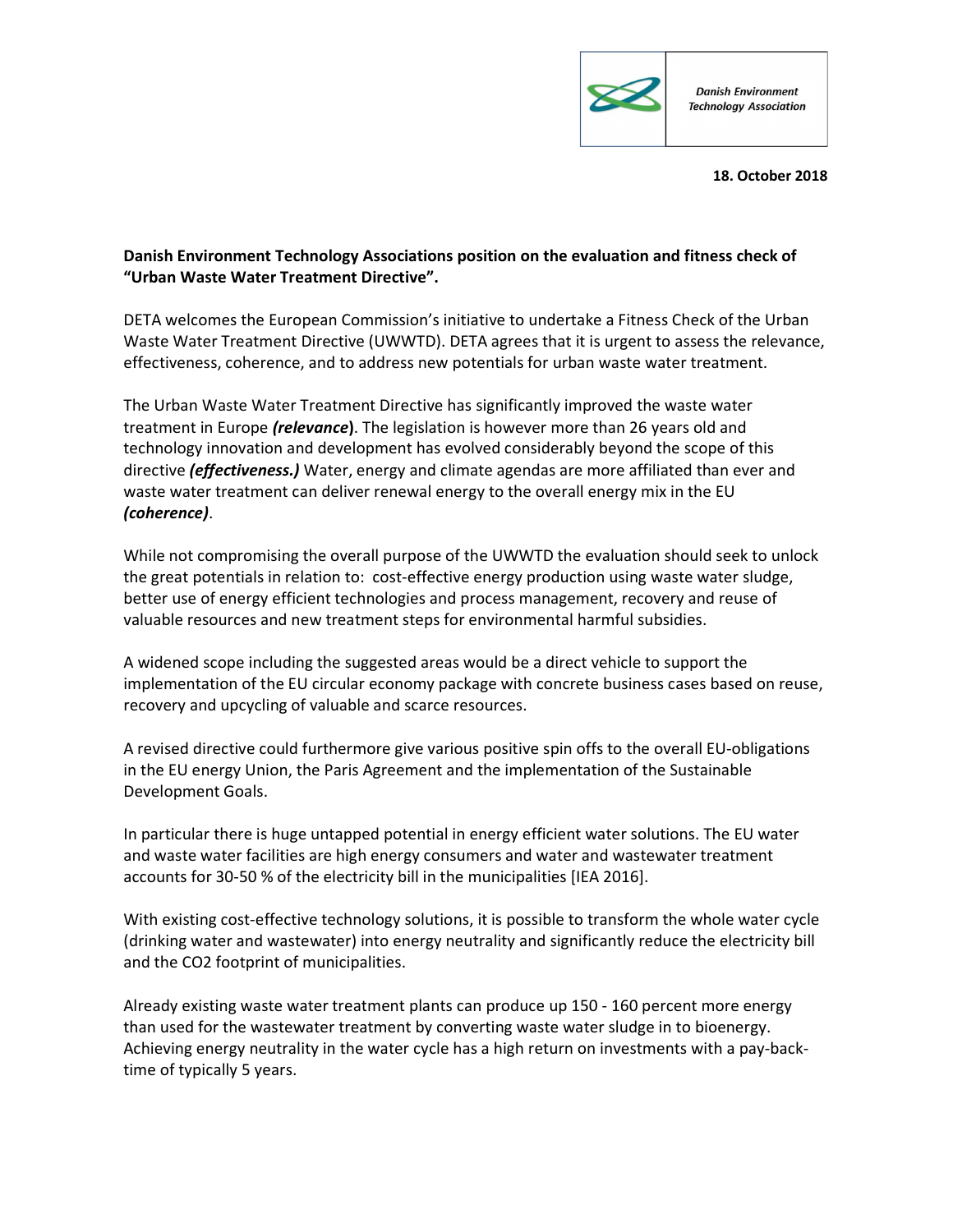

Energy used in the water and wastewater segment will be doubled in 2040 [IEA], so the potential is increasing over time.

If the EU moves in the direction of transforming the waste water treatment sector into a net energy factory, meanwhile handling various environmental harmful subsidies, European municipalities could serve as export platforms for the expanding global market for smart city solutions.

This could stimulate export-based growth, and create new jobs in all parts of Europe.

The 8th implementation report from the EU-Commission highlights that waste-water management in the EU represents more than 600,000 jobs, an annual production value of more than 100 billion € and an annual added value of about 42 billion €.

These figures could be increased significantly if the scope of the directive is widened as suggested.

## DETA's suggest:

- Energy Production and reduced CO2-footprint: A new urban waste water treatment directive should further encourage energy production and energy efficiency. New common targets for an energy neutral water cycle and CO2-reductions in the EU water sector should be promoted. Full transparency on energy performance could be the first step.
- Circular economy through recovery and upcycling of valuable resources: A new directive should support the implementation of the circular economy agenda by promoting upcycling of valuable resources from the waste water sludge such as recovery of phosphorous for fertilizer, upgrading of the quality of biogas and production of bioplastics.
- New treatment steps: The refit-evaluation should evaluate whether new treatment steps should be addressed by the UWWTD. New quality standards for environmental harmful subsidies such as pharmaceuticals from hospitals, antibiotic resistant bacteria, endocrine disrupters in general and microplastics should be considered in a revised directive.
- Better monitoring: The refit-evaluation should envisage new possibilities for better monitoring of the discharged treated waste water quality taking in to account smart metering and continuous monitoring technology i.a. in order to ensure better compliance with demands.
- Water reuse: The obligation in the existing directive to encourage water re-use should be evaluated in order to accommodate new obligations setting up common standards for